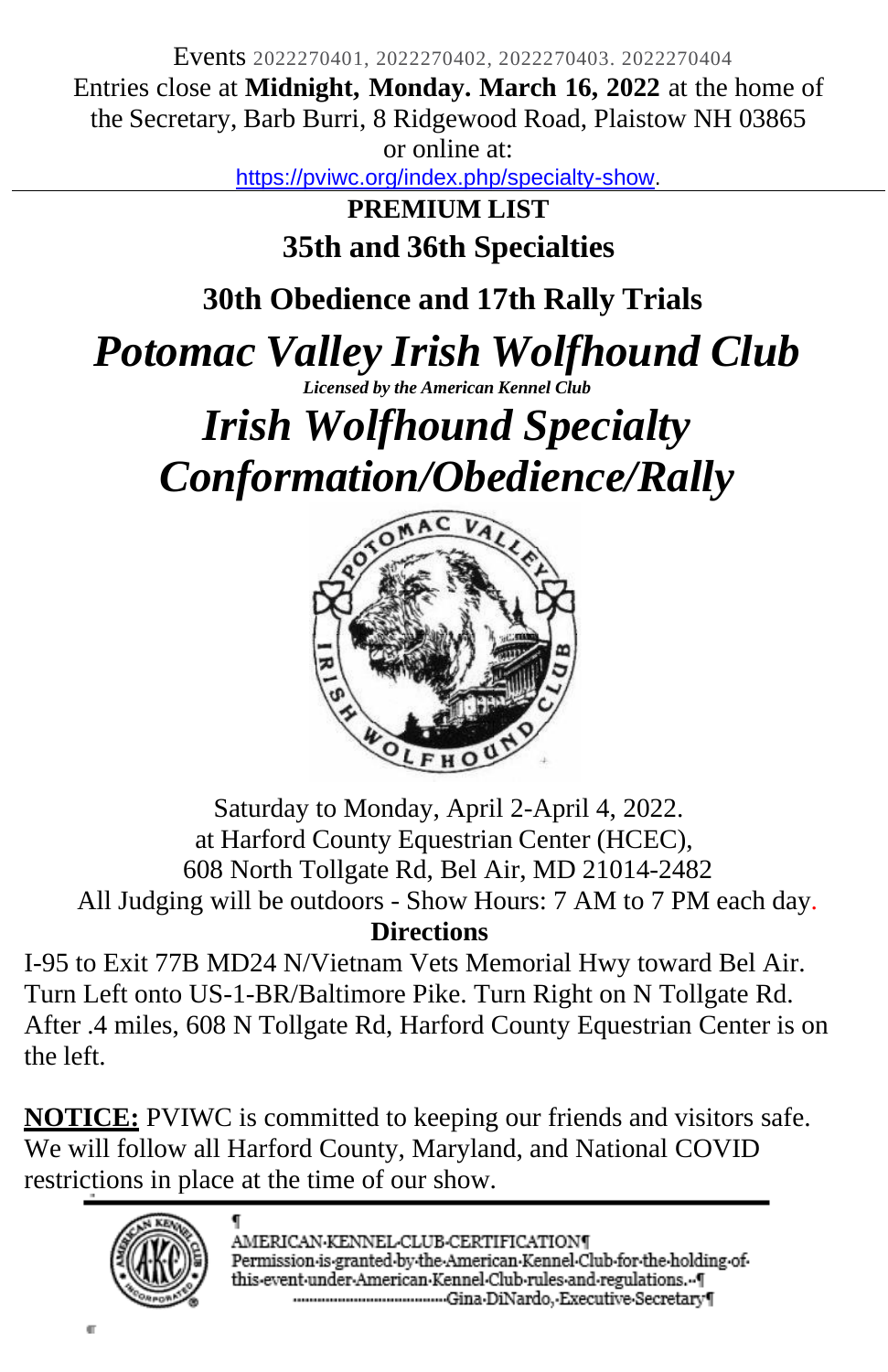#### **2022 Officers of the Potomac Valley Irish Wolfhound Club**

Vice President Alan Coffel Secretary Susan Wine

President Jodie Jeweler Treasurer Christina Buckner

15 Diane Trail, Fairfield, PA 17320

#### **Board of Directors**

Kathy Lewis, Judy Chantelois, Michael Quigley, Bernie Smith, Anne Flanigan

#### **Event Committee**

Show Chairperson Jodie Jeweler 230 Dubois Rd, Annapolis, MD 21401 (410) 533-5302, [jodie@jewelerfamily.com](mailto:jodie@jewelerfamily.com) Show Co-Chair **Carole Silverthorne** Carole Silverthorne 4550 State Street Road, Skaneatles, NY 13152, (540) 4454-3364 carolesilverthorne@comcast.net Obedience & Rally Chairperson Jodie Jeweler 230 Dubois Rd, Annapolis, MD 21401 (410) 533-5302, [jodie@jewelerfamily.com](mailto:jodie@jewelerfamily.com) Show Secretary

#### **Committees**

Trophies & Prize Linda Coffel Announcements Announcements Announcements Boutique Alan Coffel Catalog Laurie Mougel Catalog Advertising Jodie Jeweler Chief Ring Steward **Richard Jackson** Chief Obedience Ring Steward Jodie Jeweler Exhibitor's Hospitality Anne Flanigan Judge Transportation Alan Coffel Raffle Coordinator **Amber Hennessey** 

#### **Show Photographer**

Mark Berry

[berryhandy@icloud.com](mailto:berryhandy@icloud.com)

503-730-7170

Only the Official Photographers may take the win pictures (inside or outside the show ring). Our Official Show Photographers do not automatically mail win photos. You must visit their website to purchase your photographs. If you do not have computer access, please contact the photographer for alternate arrangements.

#### **Veterinarian On Call--24 Hour Veterinary Service**

Animal Emergency Hospital (410) 420-PAWS (7297) 807 Bel Air Road, Bel Air, MD 21014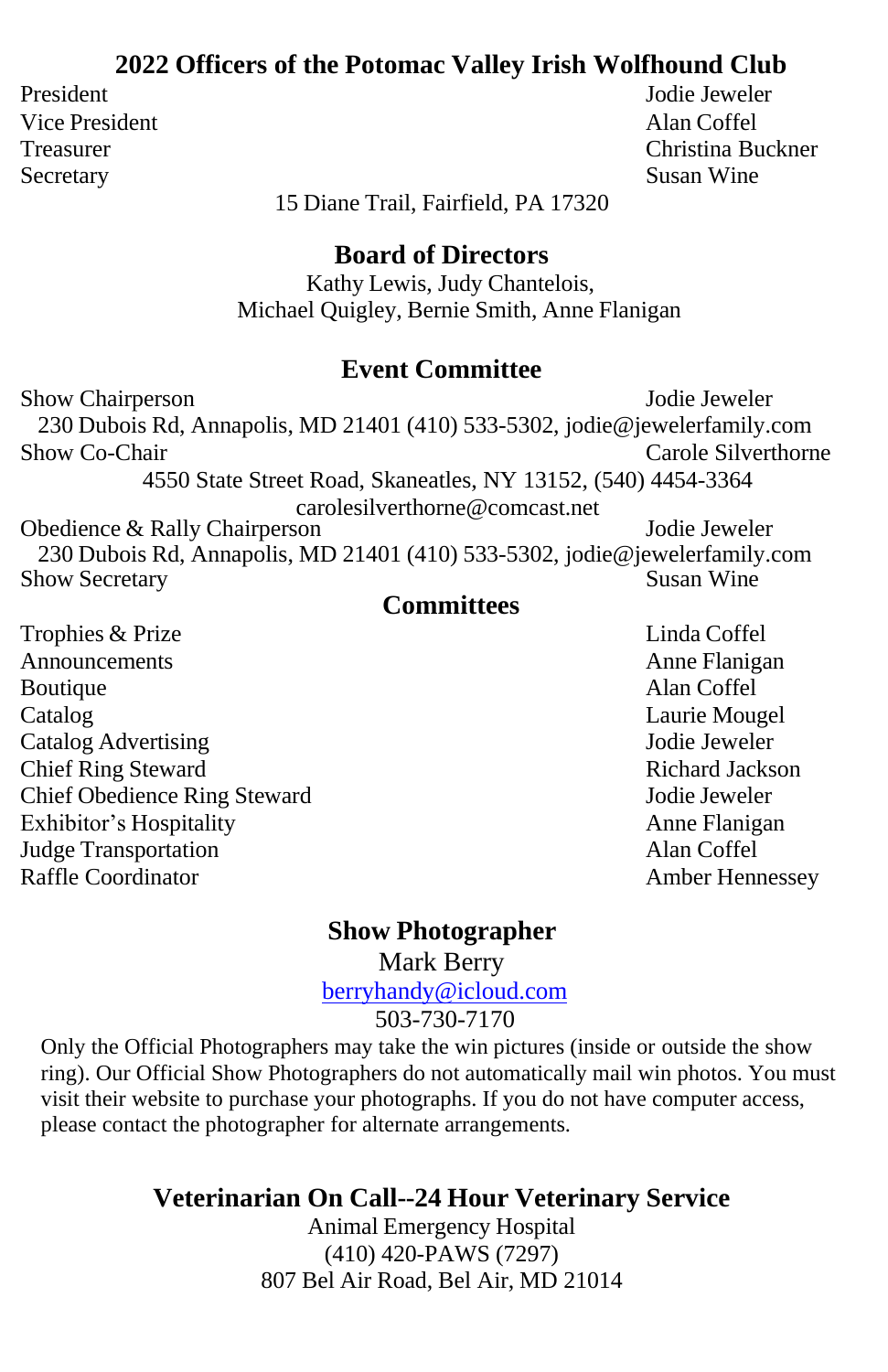#### **Emergency Numbers**

| Havre De Grace Fire Dept                  | $(410) 000 - 1111$ |
|-------------------------------------------|--------------------|
| (call 911 if emergency)                   |                    |
| Bel Air Police Dept                       | $(410)$ 638-4500   |
| (call 911 if emergency)                   |                    |
| Upper Chesapeake Health System            | $(443)$ 643-1000   |
| 500 Upper Chesapeake Dr, Bel Air, MD 2101 |                    |
| Heart to Heart Ambulance Service          | $(410)$ 836-2556   |

#### **Accommodations**

#### **Please use these links to get the special rate… do not call hotel for the rate.: Ramada Edgewood Hotel and Conference Center** 1700 Van Bibber Rd, Edgewood, MD 210401 410-679-0770 [Ramada Hotel & Conference Center By Wyndham Edgewood](https://groups.guestreservations.com/eh/3yf7l-63qv) [\(https://groups.guestreservations.com/eh/3yf7l-63qv\)](https://groups.guestreservations.com/eh/3yf7l-63qv)

#### **La Quinta Inn & Suites**

Edgewood/Aberdeen-South 2112b Emmorton Park, Edgewood, MD 21040 410-676-6969 [La Quinta Inn & Suites Bel Air I 95 By Wyndham](https://groups.guestreservations.com/eh/3yf7l-2mfi) [\(https://groups.guestreservations.com/eh/3yf7l-2mfi\)](https://groups.guestreservations.com/eh/3yf7l-2mfi)

#### **Additional Hotels in the area that are 'Pet Friendly'**

**Please verify with the hotel that they still accept pets when making reservations!**

**PVIWC does not guarantee that any hotel will still accept pets as of the show date.**

#### **Super 8 Joppa**

1015 Pulaski Hwy, Joppa, MD 21085 -- 410-676-2700 **Motel 6 Edgewood** 1709 Edgewood Road, Edgewood, MD 21040 --410-679-9700 **Candlewood Suites Aberdeen – Edgewood – Bel Air** 4216 Philadelphia Rd, Bel Air, Md 21015 - 410-914-3060 **Travelodge Hotel Aberdeen** 820 West Bel Air Ave., Aberdeen, MD 21001-410-272-5500 **Red Roof Inn Aberdeen** 988 Hospitality Way, Aberdeen, MD 21001 -- 410-273-7800 **Super 8 Aberdeen** 1008 Beards Hill Rd, Aberdeen, MD 21001410-272-5420

RV parking is available at the Harford County Equestrian Center. Electric hookups **are** available for \$30 a night.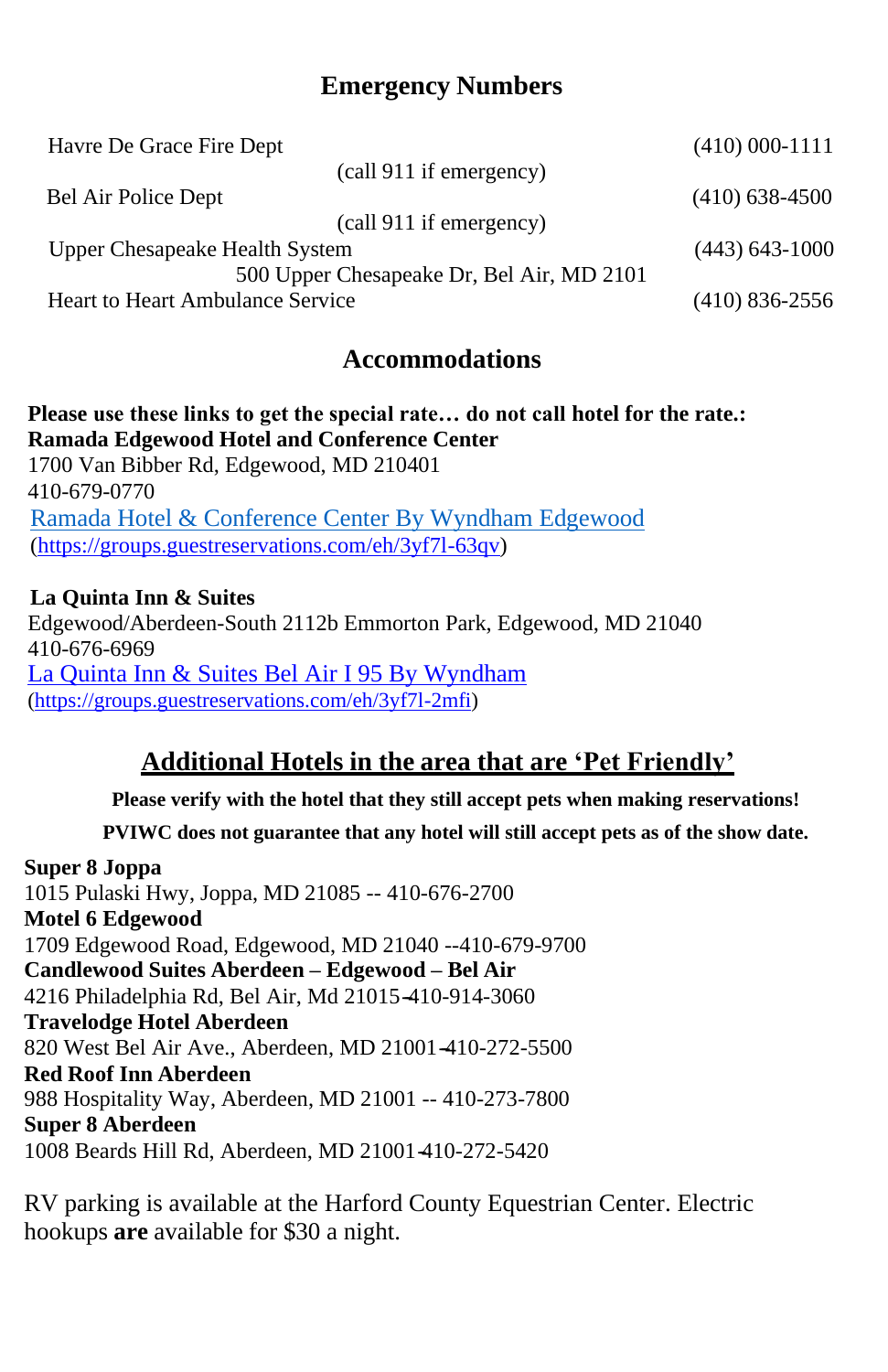#### **Catalog Advertising**

To advertise in the 2022 catalog, please contact:

#### Jodie Jeweler 230 Dubois Rd. Annapolis, MD 21401 [jodie@jewelerfamily.com](mailto:jodie@jewelerfamily.com)

Use your ad to memorialize hounds or friends, commemorate wins, promote a business, support your kennel or club!

| <b>Pricing:</b>                   |         |
|-----------------------------------|---------|
| <b>Full Page</b>                  | \$50.00 |
| <b>Half</b> Page                  | \$35.00 |
| <b>Quarter Page</b>               | \$25.00 |
| <b>Inside Front or Back Pages</b> | \$60.00 |
| Two Page Ad                       | \$90.00 |

#### **Copy Size:**

Photographs must be submitted as a JPEG file. Text should be in MS WORD. The club can provide LIMITED help formatting ads. High resolution photos - otherwise they look terrible in print! Please ensure that photos have copyright permission. NO photocopies.

The club reserves the right to reject copy which is considered to be in bad taste or contains material that is otherwise offensive.

All Advertisement copy and payment MUST be submitted by **March 5, 2022.**

If you wish to have your ad placed in a particular location in the catalog, please inform the catalog editor as soon as possible to assure that the space is available.

Advertisements from businesses and commercial establishments welcome.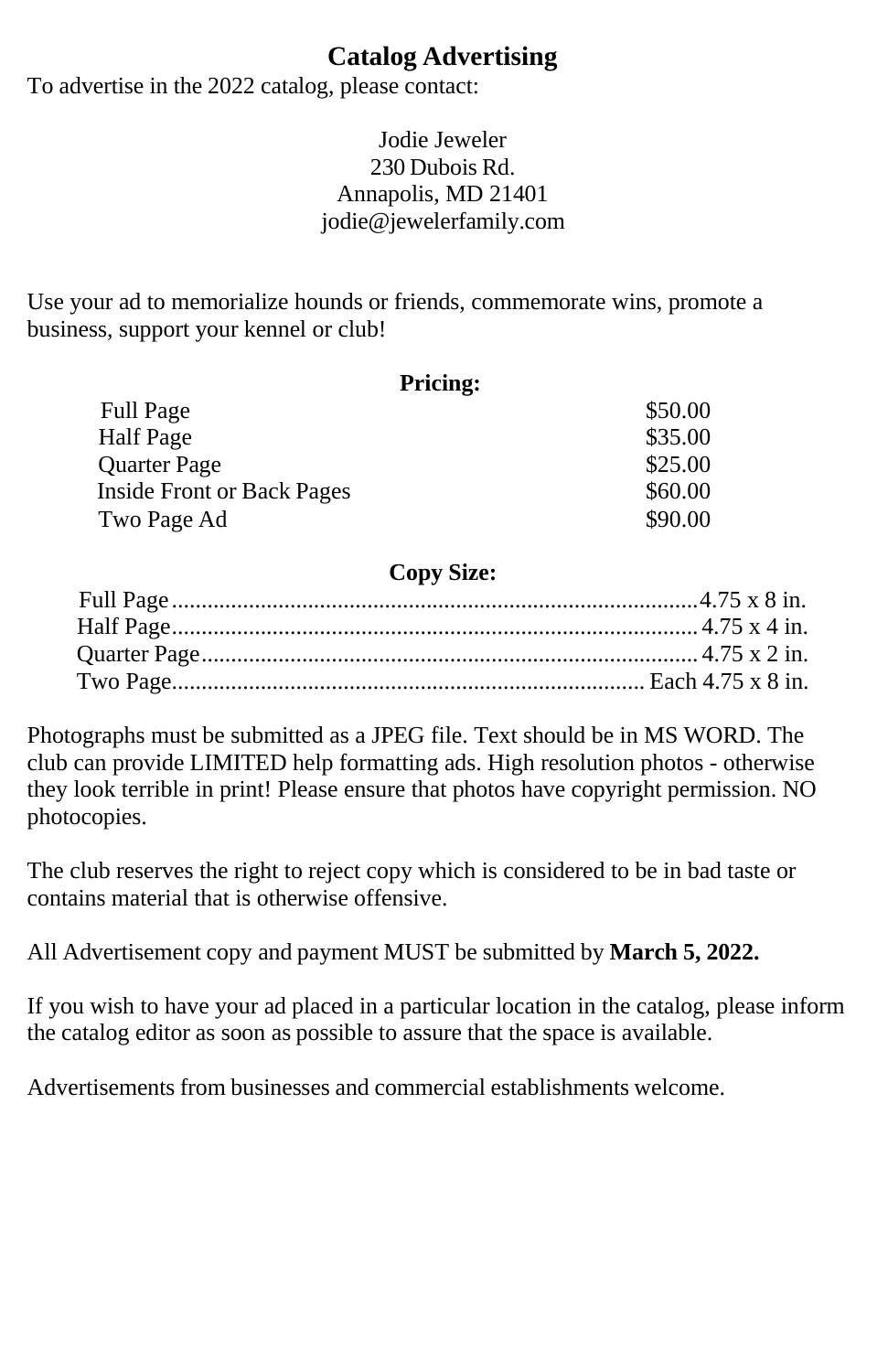#### **Vaccinations**

Exhibitors should follow their veterinarians' recommendation to assure their dogs are free of internal and external parasites, any communicable diseases, and have appropriate vaccinations. All dogs should have appropriate vaccinations, including those required by their home jurisdiction.

#### **Entry Fees**

(Each First Entry Fee includes \$0.50 AKC Recording Fee and \$3.00 AKC Event Service Fee. Each additional entry of the same dog, except as specified, includes \$3.00 AKC Event Service Fee) First Entry of each dog \$29.00 Second Entry of Same dog \$25.00 Sweepstakes (Must be entered in a regular class) \$18.00 Obedience First Entry of each Dog \$29.00 Rally First Entry of each Dog \$29.00 Parade of "Hounds of the Heart" .............................................................\$ 5.00

#### **Judges**

| April 2nd          |                                           |
|--------------------|-------------------------------------------|
|                    |                                           |
|                    | 18040 Mill Creek Drive, Derwood MD 20855  |
| April 3rd          |                                           |
| <b>Sweepstakes</b> | Ms Tammy Aube                             |
|                    | 15052 Faulkner Lane, Ruther Glen VA 22546 |
| Conformation       |                                           |
|                    | 3628 Victoria Lane, Keswick VA 22947      |
| April 4th          |                                           |
|                    | Dr. Frederic Maison,                      |
|                    |                                           |

#### **Rosette Prizes**

| <b>First Prize</b>                    | Blue               |
|---------------------------------------|--------------------|
| <b>Second Prize</b>                   | Red                |
| Third Prize                           | Yellow             |
| <b>Fourth Prize</b>                   | White              |
| Winners                               | Purple             |
| <b>Reserve Winners</b>                | Purple and White   |
| <b>Best of Winners</b>                | Blue and White     |
| Best of Breed                         | Purple and Gold    |
| Best of Opposite Sex to Best of Breed | Red and White      |
| Select Dog & Select Bitch             | Light Blue & White |
| Award of Merit                        | Dark Green Rosette |

The regular class conformation judge, at his discretion, may choose up to one out of every 10 Irish Wolfhounds (Dogs or Bitches) who have competed in Best of Breed Judging that show exceptional merit as deserving of an Award of Merit. Best of Breed, Best of Opposite Sex, Winners Dog and Winners Bitch are not eligible for an Award of Merit. Each Award of Merit will receive a rosette.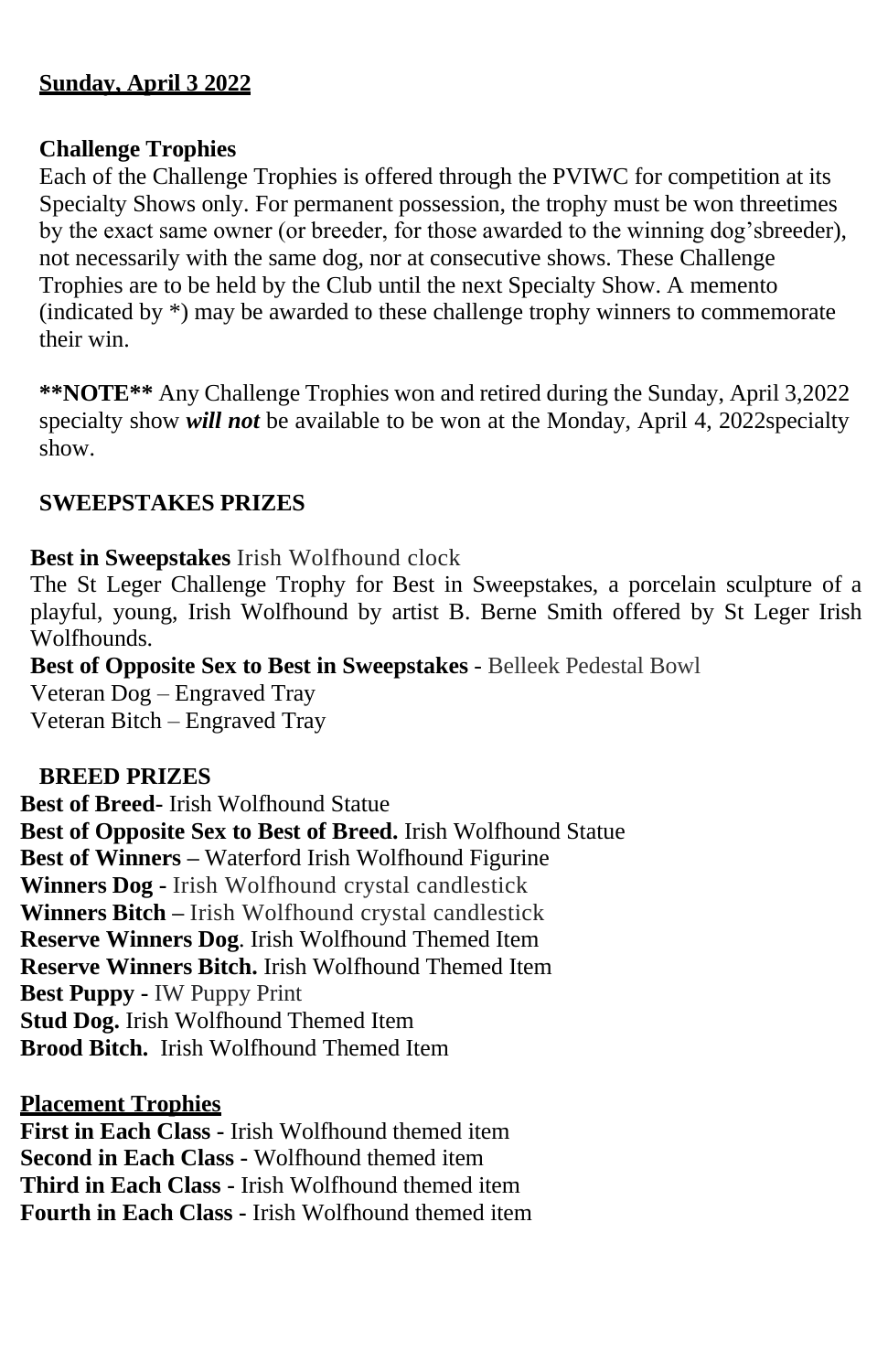#### **Monday, April 4, 2022**

#### **Challenge Trophies**

Each of the Challenge Trophies is offered through the PVIWC for competition at its Specialty Shows only. For permanent possession, the trophy must be won threetimes breeder),

not necessarily with the same dog, nor at consecutive shows. These Challenge Trophies are to be held by the Club until the next Specialty Show. A memento (indicated by \*) may be awarded to these challenge trophy winners to commemorate their win.

**\*\*NOTE\*\*** Any Challenge Trophies won and retired during the Sunday, April 3,2022 specialty show *will not* be available to be won at the Monday, April 4, 2022specialty show.

#### **BREED PRIZES**

**Best of Breed-** Irish Wolfhound Statue **Best of Opposite Sex to Best of Breed.** Irish Wolfhound Statue **Best of Winners – Waterford Irish Wolfhound Figurine Winners Dog -** Irish Wolfhound crystal candlestick **Winners Bitch –** Irish Wolfhound crystal candlestick **Reserve Winners Dog**. Irish Wolfhound Themed Item **Reserve Winners Bitch.** Irish Wolfhound Themed Item **Best Puppy -** IW Puppy Print **Stud Dog.** Irish Wolfhound Themed Item **Brood Bitch.** Irish Wolfhound Themed Item **Placement Trophies First in Each Class** Irish Wolfhound themed item

**Second in Each Class**Irish Wolfhound themed item **Third in Each Class** Irish Wolfhound themed item **Fourth in Each Class** Irish Wolfhound themed item





### *Please keep checking our website at*

## *PVIWC.org*

*or our Facebook page For updates on activities for the weekend.*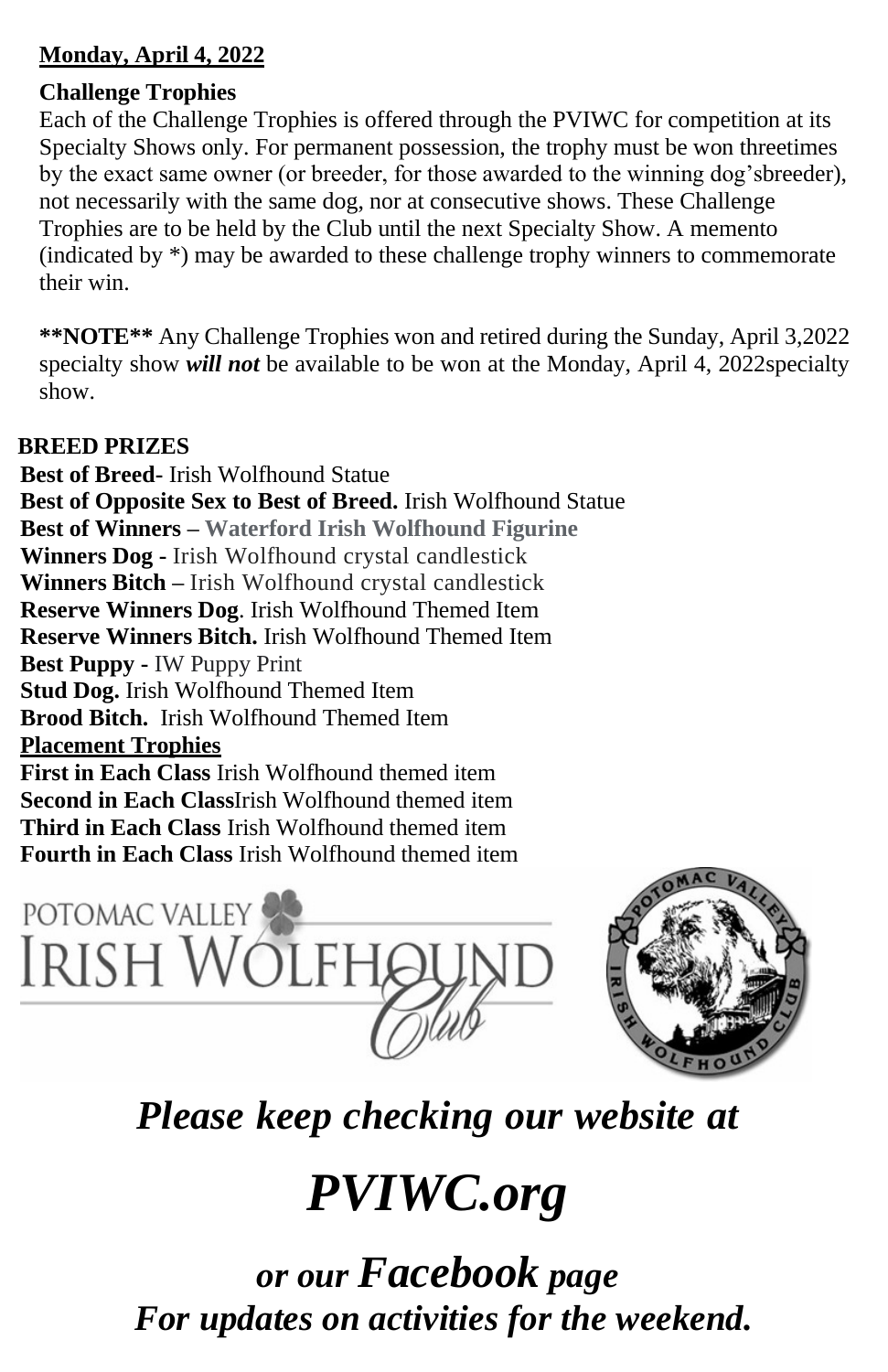#### **Class & Rosette Sponsorships:**

Again, this year, we are offering sponsorship opportunities for class placement awards or rosettes. Your name and dedication will appear in the show catalog, just below the class or classes you are sponsoring. Please note that donation amounts includes both dogs and bitches. Items may be donated in lieu of monetary donations.

For \$30.00 you can sponsor the 1st – 4th place rosettes for dogs and bitches for any class for Sunday and Monday. The costs of the individual trophies vary.

There are two methods of sponsorship this year: electronically or on paper.

#### ELECTRONIC LINK:

Please go to https://www.signupgenius.com/go/pviwc at Sign Up Genius to choose your sponsorships.

#### FOR PAPER:

All sponsorships will be processed on a first come, first served basis, so **please indicate your first, second and third preferences**. To sponsor awards or rosettes, please send this form, along with your check for the correct sponsorship amount, **payable to PVIWC** to:

#### PVIWC

c/o Christina Buckner 1348 Sycamore Ave. Annapolis, MD 21403

For questions, please contact Linda Coffel via email at [pvtrophy@pviwc.org](mailto:pvtrophy@pviwc.org) (preferred) or at 410-790-2424.

For example, to sponsor the rosettes for 9–12-month puppies, circle the \$30 to the left of the name:

 $$50 \mid $50 \mid 9-12 \text{ Month Punov (8)} \mid $30 \mid 9-12 \text{ Month Punov (8)} \mid $42 \mid 9 \mid 12 \text{ month Punov (8)} \mid $31 \mid 9-12 \text{ month Punov (8)} \mid $42 \mid 9 \mid 12 \text{ month Punov (8)} \mid $42 \mid 9 \mid 12 \text{ month Punov (8)} \mid $42 \mid 9 \mid 12 \text{ month Punov (8)} \mid $42 \mid 9 \mid 12 \text{ month Punov (8)} \mid $42 \mid 9 \mid 12 \text{ month Punov (8)} \mid $42 \mid$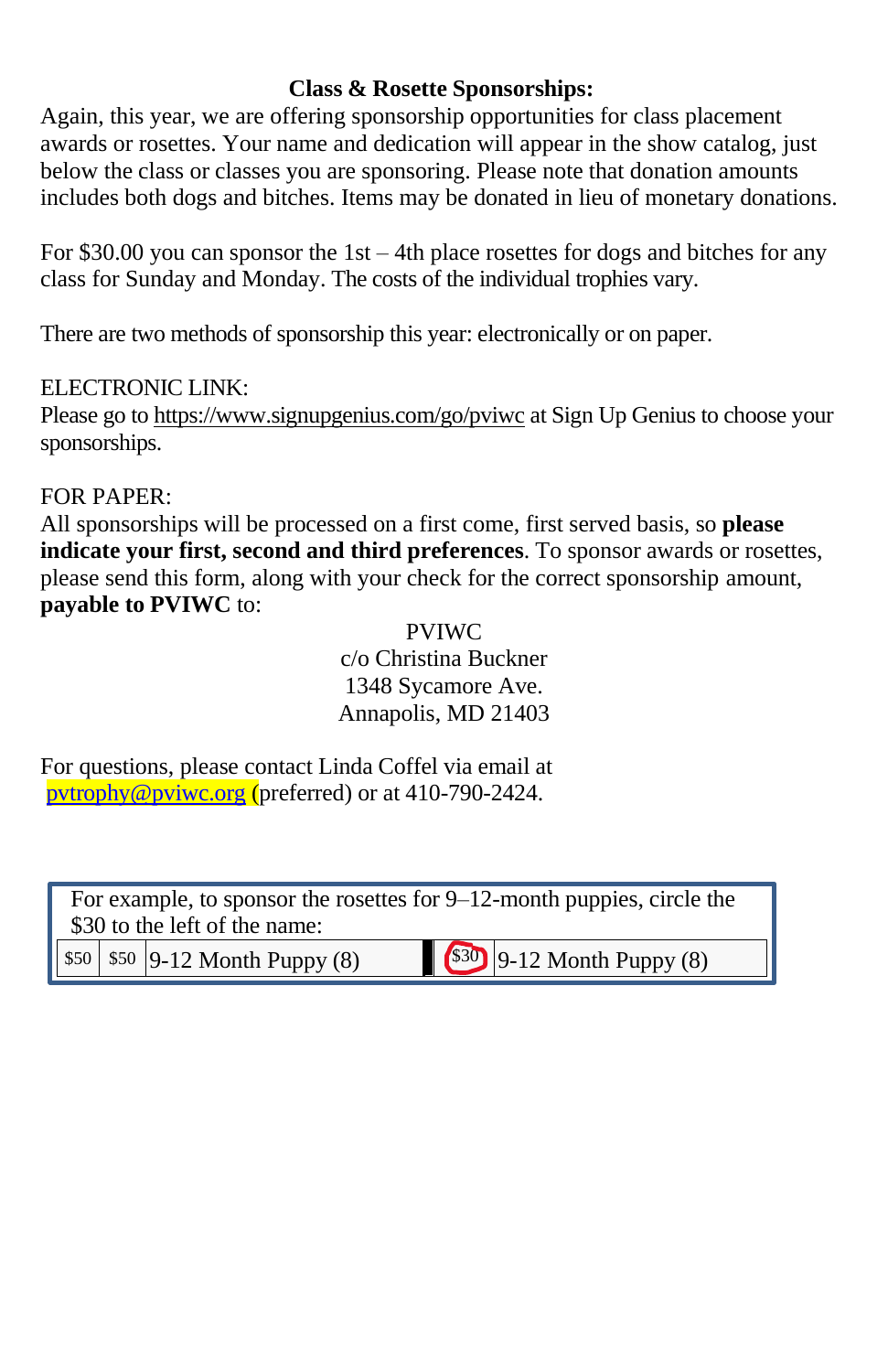|       | Sun Mon | Awards for both<br>Dogs and Bitches<br>(Awards/Mementos per<br>day) | Sun<br>&<br>Mon     | Rosettes for both<br>Dogs and Bitches |  |                              |
|-------|---------|---------------------------------------------------------------------|---------------------|---------------------------------------|--|------------------------------|
| \$50  | \$50    | 6-9 Month Puppy (8)                                                 | \$30                |                                       |  | 6-9 Month Puppy (8)          |
| \$50  | \$50    | 9-12 Month Puppy (8)                                                | \$30                |                                       |  | $9-12$ Month Puppy $(8)$     |
| \$50  | \$50    | 12-18 Month $(8)$                                                   | \$30                |                                       |  | 12-18 Month (8)              |
| \$50  | \$50    | Novice (8)                                                          | \$30                | Novice (8)                            |  |                              |
| \$50  | \$50    | Amateur Owner Handler (8)                                           | \$30                |                                       |  | Amateur Owner Handler (8)    |
| \$50  | \$50    | Bred-By Exhibitor (8)                                               | \$30                |                                       |  | Bred-By Exhibitor (8)        |
| \$50  | \$50    | American Bred (8)                                                   | \$30                |                                       |  | American Bred (8)            |
| \$50  | \$50    | Open $(8)$                                                          | \$30                | Open $(8)$                            |  |                              |
| \$50  | \$50    | Veteran (8)                                                         | \$30                | Veteran $(8)$                         |  |                              |
| \$40  | \$40    | Breeder Best of Veterans (1)                                        | \$20                |                                       |  | Breeder Best of Veterans (1) |
| \$60  | \$60    | Stud Dog $(1)$                                                      | \$20                | Stud Dog (2)                          |  |                              |
| \$60  | \$60    | Brood Bitch (1)                                                     | \$20                |                                       |  | Brood Bitch (2)              |
| \$75  | \$75    | Best Puppy (1)                                                      | \$20                |                                       |  | Best Puppy (2)               |
| \$40  | \$40    | Brace (1)                                                           | \$20                | Brace $(2)$                           |  |                              |
| \$50  | \$50    | Reserve Winners Dog (1)                                             | \$20                |                                       |  | Reserve Winners Dog (2)      |
| \$50  | \$50    | Reserve Winners Bitch (1)                                           | \$20                |                                       |  | Reserve Winners Bitch (2)    |
| \$75  | \$75    | Winners $\text{Dog}(1)$                                             | \$25                |                                       |  | Winners $\text{Dog}(2)$      |
| \$75  | \$75    | Winners Bitch (1)                                                   | \$25                | Winners Bitch (2)                     |  |                              |
| \$100 | \$100   | Best of Winners (1)                                                 | \$30                | Best of Winners (2)                   |  |                              |
| \$120 |         | $$120$ Best Opp Sex to BOB (1)                                      | \$40                | Best of Opp Sex to BOB (2)            |  |                              |
| \$150 |         | \$150 Best of Breed (1)                                             | \$40                | Best of Breed (2)                     |  |                              |
|       |         |                                                                     |                     |                                       |  |                              |
|       |         | Saturday   Obedience                                                |                     | <b>Rally</b><br>Saturday              |  |                              |
|       | n/a     | High in Trial (IW clock)                                            |                     | \$50<br><b>High Combined</b>          |  |                              |
|       |         |                                                                     | High Triple<br>\$50 |                                       |  |                              |
|       | \$30    | Rosettes                                                            | \$30<br>Rosettes    |                                       |  |                              |
|       |         |                                                                     |                     |                                       |  |                              |
|       | Sunday  |                                                                     | <b>Sweepstakes</b>  |                                       |  |                              |
|       | \$55    | Best in Sweepstakes (1)                                             | \$30                |                                       |  | Veteran Dog                  |
|       | \$55    | Best Opp Sex to BISweep(1)                                          | \$30                |                                       |  | Veteran Bitch                |
|       | \$20    | Rosettes (2)                                                        |                     |                                       |  |                              |

L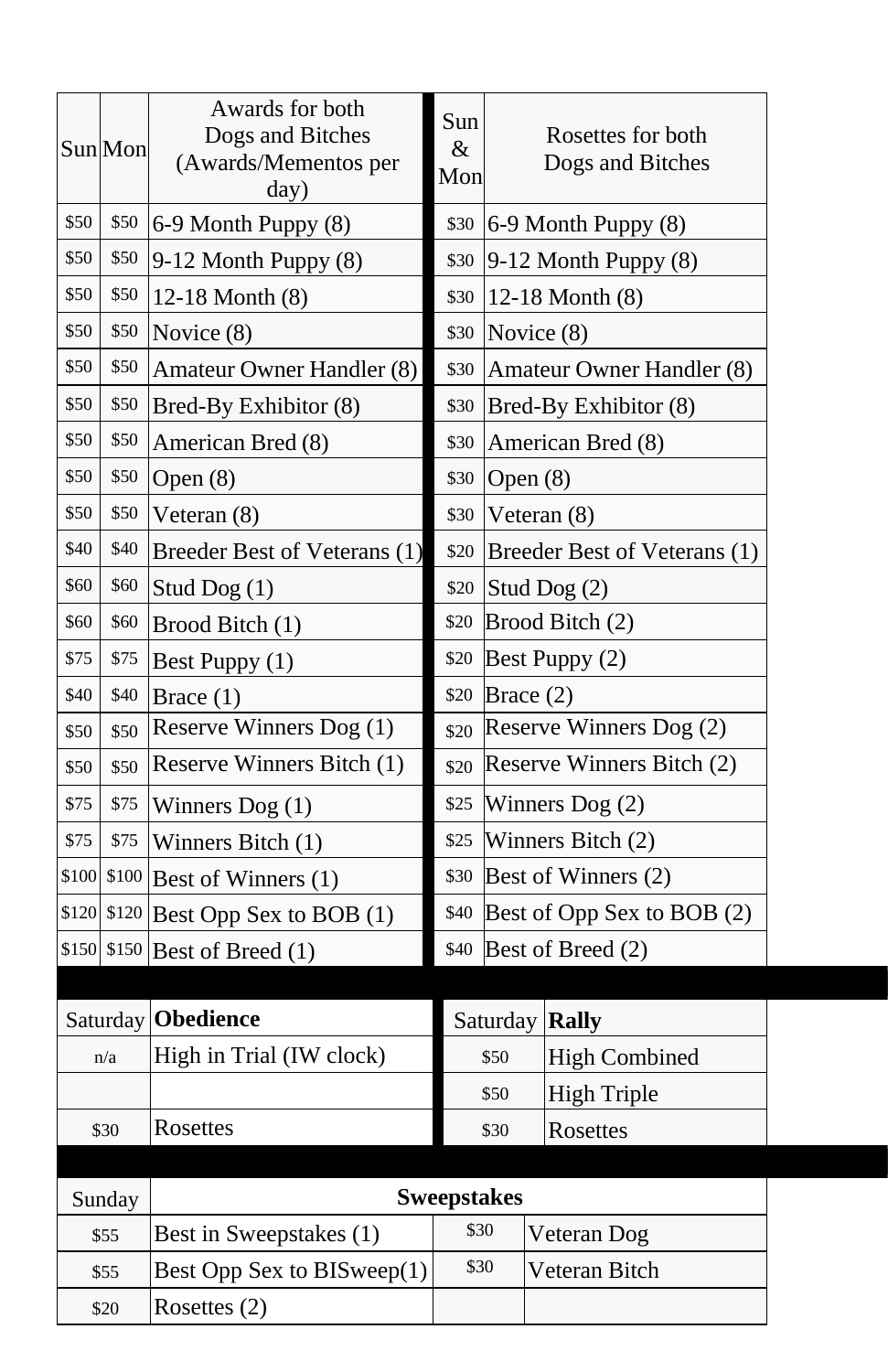#### **Parade of "Hounds of the Heart"**

Open to all Irish Wolfhounds, six (6) months of age or older. Altered animals welcome. Dog/bitch may not be entered in Conformation, Sweepstakes, Obedience or Rally at this show.

| Pre-entry required. Entry Fee: \$5.00 |                                                                                          |  |
|---------------------------------------|------------------------------------------------------------------------------------------|--|
|                                       |                                                                                          |  |
|                                       |                                                                                          |  |
|                                       |                                                                                          |  |
|                                       | Telephone: Email: Email:                                                                 |  |
| show ring.                            | Please write a brief (25 words or less) statement about your dog to be read while in the |  |
|                                       |                                                                                          |  |
|                                       | ,我们也不能会在这里,我们也不能会在这里,我们也不能会在这里,我们也不能会在这里,我们也不能会在这里,我们也不能会在这里,我们也不能会在这里,我们也不能会在这里         |  |
|                                       |                                                                                          |  |